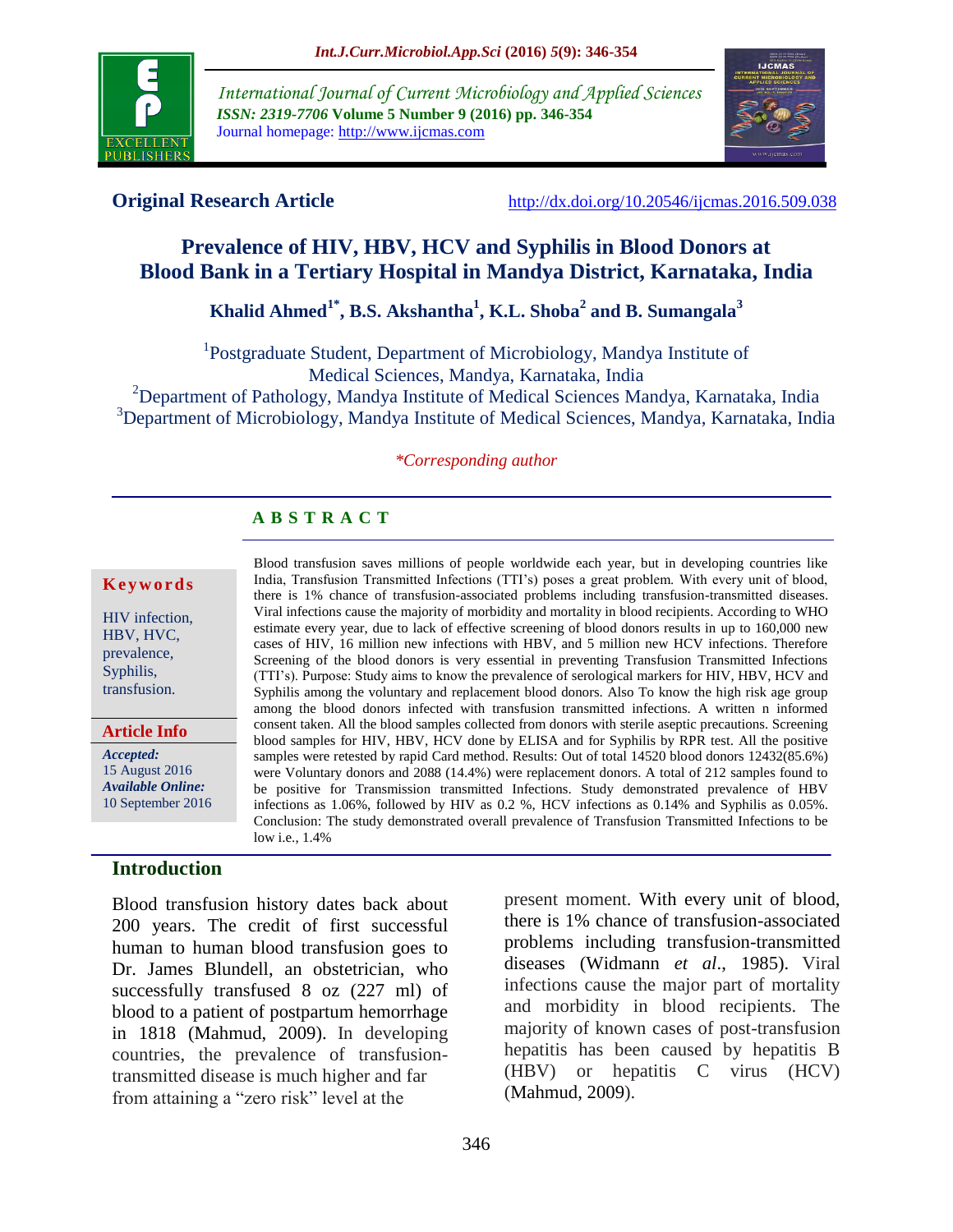According to WHO estimate the lack of effective screening of blood donors results in up to 16 million new infections with HBV, 5 million new infections with HCV and 160,000 new cases of HIV infections every year. India is the  $2<sup>nd</sup>$  most populous nation in the world. The Indian subcontinent is classified as an intermediate Hepatitis B Virus (HBV) endemic (HBs Ag carriage 2- 7%) zone and has the second largest global pool of chronic HBV infections. India has a population of more than 1.2 billion with 5.7 (reduced to 2.5) million Human Immunodeficiency Virus (HIV) positive, 43 million HBV positive and 15 million HCV positive persons.

A recent study by Pahuja *et al.,* in 2007 revealed alarming high prevalence of HIV, anti-HCV, and HBs Ag (0.56%, 0.6%, and 2.23%, respectively) among blood donors of a metropolitan city like Delhi (Giri *et al*., 2012).

There is significantly reduced transfusiontransmitted diseases in most developed countries because of improved screening and testing of blood donors. But in developing nations, poor health education and lack of awareness result in the reservoir of infections in the population.

The main purpose of this study investigated to know the prevalence of serological markers for HIV, HBV, HCV and Syphilis in blood donors in tertiary hospital blood bank, Mandya District. And also to know the high risk age group among the blood donors infected with transfusion transmitted infections.

## **Materials and Methods**

All apparently healthy adult voluntary donors at blood camps organized by Blood Bank, District Hospital Mandya, Karnataka

and replacement donors were taken into study. Written informed consent was taken. Each donor"s Name, Age, Sex, Date of birth, contact number and permanent address were recorded.

A detailed history collected and general physical examination was done. Pulse, blood pressure, temperature and Weight were recorded for each donor. Any donor with history of any acute illness in the recent past, jaundice, pulmonary disease, Tuberculosis, cardiovascular disease, recent liver disease, uncontrolled diarrhea, and malignancy was noted and excluded.

Any donor with history of significant weight loss, malaria, epilepsy, unusual or excessive bleeding and who has recently donated blood within 3 months was excluded. Donors on anti-diabetic, anti-platelet or antiepileptic drugs were excluded.

Donors below 18 years and above 60 years and women who were menstruating also excluded.

Detailed immunization history was also noted. All donors were screened for anemia and for any skin lesions, marks of drug abuse or any active infections at the venipuncture site was also recorded.

Blood was collected with standard aseptic precautions and stored.

A total of 14,520 blood units collected from healthy voluntary and replacement donors during the period from January 2013 to December 2014.

All donor samples were screened for

- $\checkmark$  Hepatitis B surface antigen,
- HBV and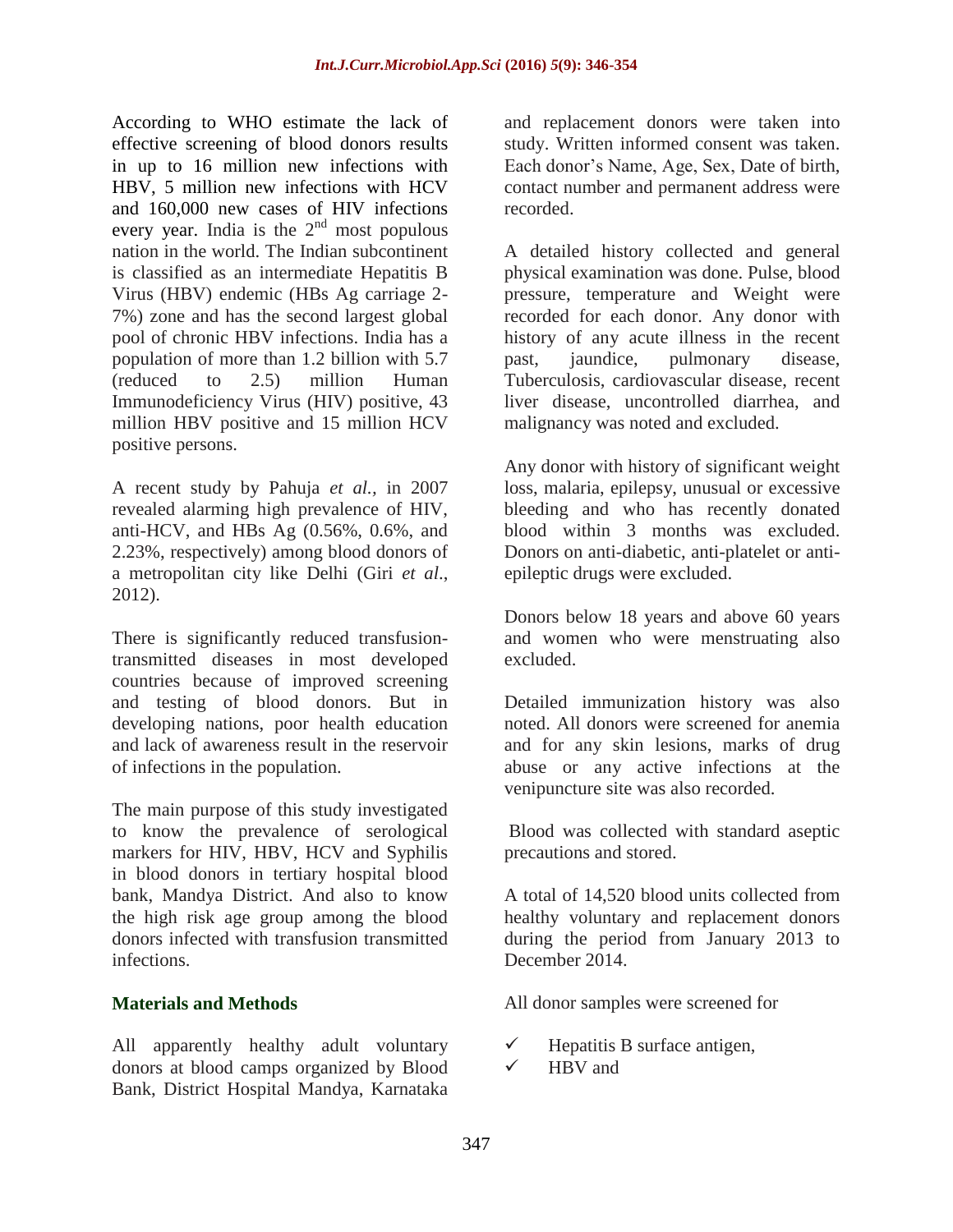- $\checkmark$  HCV by ELISA, Microlisa-J. Mitra & Co.),
- $\checkmark$  RPR test for Syphilis by Span Diagnostics Ltd. and
- $\checkmark$  Malaria by rapid card test (Meriscreen by Meril Diagnostics).

All the tests performed according to the manufacturer's guidelines.

All the reactive samples were repeated in different test with different principle before labeling them seropositive.

The donated blood discarded whenever the donor sample was found positive for any TTI.

The statistical analysis was done using the  $χ2$  test.

## **Results and Discussion**

Following screening of all blood donors results were tabulated

Table (1) shows Year wise distribution of voluntary blood donors and replacement donors

Out of total (14520) blood donors majority i.e., 85.6% (12432) were voluntary donors and 14.4% (2088) were replacement donors.

Table (2) Shows distribution of Transfusion Transmitted Infections in various age groups

Of the total 14520 blood samples screened, 212(1.4%) samples were positive for Transfusion Transmitted Infections. Overall percentage was 1.4%.

Majority of donors i.e., 48(69.8%) positive samples were from the age group 18-30 years. Next common age group was 31-45 years which were 60(28.3%). Among both the age groups Hepatitis B infection was predominant.

Table (3) Shows percentage distribution of Transfusion Transmitted Infections in Voluntary blood donors and Replacement donors.

In our study majority of samples were positive for Hepatitis B infections 154(72.6%), followed by HIV infection 29(13.6%), HCV infections 21(10%) and Syphilis 8(3.8%) in that order, out of total 212 positive samples.

In our study overall prevalence of Hepatitis B infections was 1.06%, followed by HIV 0.2%, HCV 0.14% and Syphilis 0.05%, respectively out of total 212 positive samples.

Voluntary donors were positive in 183(86.3%) cases and Replacement donors were positive in 29 (13.7%) cases.

Prevalence of Hepatitis B virus infection was more (86.2%) among replacement donors compared to 70.5% in voluntary donors.

Blood borne infections are serious problems encountered in blood transfusion. Transfusion related infections have been averted in developed countries by reducing unnecessary transfusions. By using only regular voluntary donors and excluding donors with specific risk factors, this problem can be minimized. Systematic screening of all donated blood for infection also helps in addressing transfusiontransmitted infections. In contrast, in many developed countries, these interventions are applied uniformly and the risk of transfusion-transmitted infections found to be low.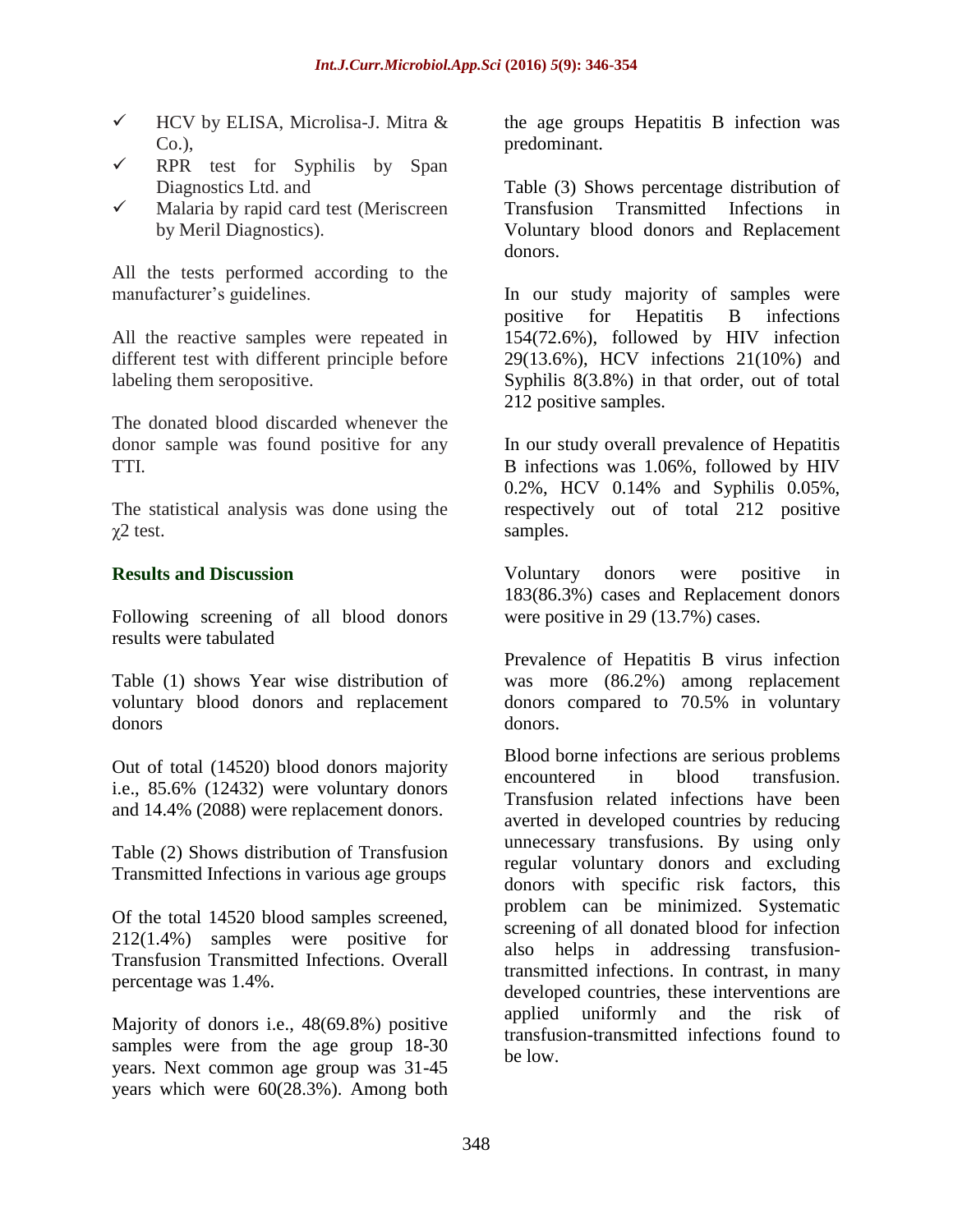In our study out of 14520 blood donors, 85.6% (12432) were voluntary donors and 14.4% (2088) were replacement donors, which is similar to the study done by Dr. Nirali Shah *et al.,* (2013).

We can attribute the increase in voluntary donors to the increasing public awareness and involvement of government bodies like NACO (National AIDS Control Organization) who actively propagate voluntary donation in our country.

But in a study by Arora *et al.,* (2010) and Makroo *et al.,* (1996) replacement donors constitute the largest group of blood donors in India,similar findings were reported by other studies (Bharat Singh *et al*., 2004; Makroo *et al*., 2011; Beenu Thakral *et al*., 2006; Sangeethapahuja *et al*., 2007; Nalini Gupta *et al*., 2004).

In our study, 98% donors were males, and 2% were females which are similar to other studies.

In our study, among the positive samples 69.8% belong to the age group of 18-30 years, and 28.3% belong to 31-45 years age group, which was similar to other studies.

In our study, of the 14520 blood samples screened, 212(1.4%) samples were positive for Transfusion Transmitted Infections (TTI"s), but in a study by Lathamani *et al.,* it was found to be 0.82% (Lathamani *et al*., 2013).

In our study, overall prevalence of HBV, HIV, HCV and Syphilis was 1.06%, 0.2%, 0.14% and 0.05% respectively of total 212 positive samples. Prevalence of Hepatitis was commonest among the Transfusion transmitted infections, 70.5% in voluntary and 86.2% in replacement donors.

In a study in Haryana by Dimple Arora *et al.,* seroprevalence of HIV, HBs Ag, HCV and syphilis was 0.3%, 1.7%, 1.0% and 0.9% respectively. No voluntary donor was found to be HIV positive. The seroprevalence of hepatitis and syphilis were more in replacement donors as compared to voluntary donors.

In a study by Nirali Shah *et al.,* seroprevalence of HIV, HBV, HCV and syphilis was found to be 0.15%, 0.9%, 0.1% and 0.2% respectively. Overall seroprevalence was more in replacement blood donors than that in voluntary blood donors.

Study by Bharath Singh *et al.,* showed prevalence of HBs Ag and anti-HCV antibodies was 1.8% and 0.5% respectively. 83.6% were replacement donors. The prevalence of HBs Ag and anti HCV antibodies ranged between 1.7- 2.2% and 0.25 -0.9%, respectively among the donors.

In their study of HIV infections in blood donors, by Makroo *et al.,* prevalence of HIV was 0.25%.Of the donors that were tested positive for HIV, 97.4% were males and 2.6% were females. A high rate of HIV positivity 54.9% was seen in the age group of 18-30 years and 31-40 years age group showed the second highest rate of HIV positives (27.7%).

Beenu Thakral *et al.,* in her study of seroprevalence of HCV in blood donors, found it to be 0.44%. Interestingly there was no history of blood transfusion in any of these donors. They concluded that HCVpositive donors should be informed about their disease, counseled and referred to Hepatologist, and prevented for future donations permanently.

In a study by Sangeetha Pahuja *et al.,* prevalence of HIV, HBV and HCV was found to be 0.56%, 2.23%, and 0.66%, respectively. Of all the TTI"s, they found a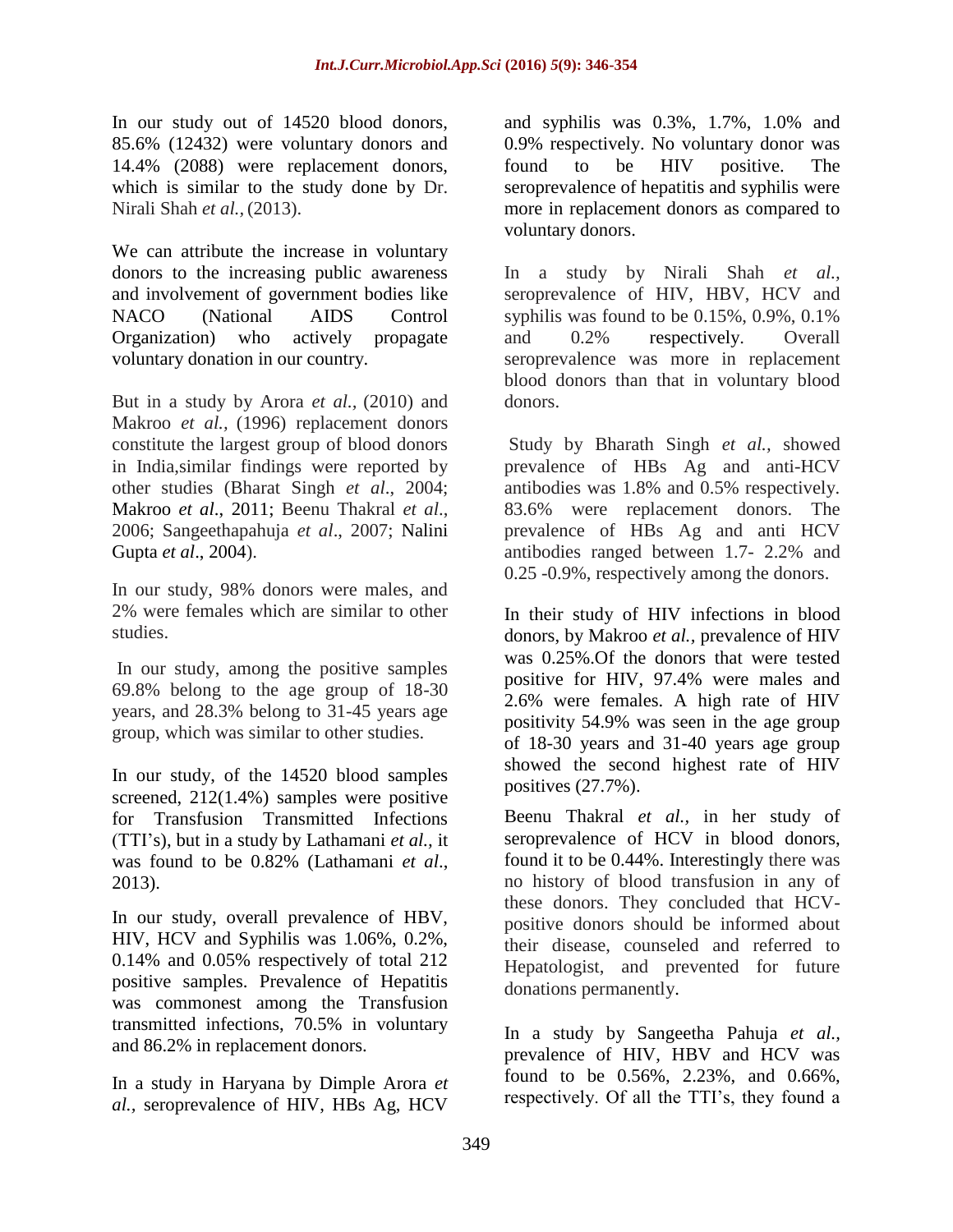significant decreasing trend for HCV, but not for HIV and HBV infections.

Sonia Garg *et al.,* in their study found prevalence of HIV as 0.44%, HBV as 3.44%, HCV as 0.25% and syphilis as  $0.22\%$ .

Jashim *et al.,* in Bangladesh, found the prevalence of HIV as 0.135%, HBV as 1.4%, HCV as 0.13% and syphilis as 0.46%.

Prasun Bhattacharya *et al.,* in their study found the prevalence of HBV as 1.66%, HIV as 0.35%, HCV as 0.35% and syphilis as 0.8%. Serious concerns were raised regarding the safety of the blood supply in the community, even after donor were screened for HBs Ag. Transfusion associated HBV infection in India was estimated to be approximately 50% or more in patients who has received multiple transfusion. They found that, in apparently healthy individuals absence of HBs Ag in the blood may not be sufficient to ensure lack of circulating HBV. Blood containing anti-HBc antibodies with or without detectable presence of HBs Ag might be infectious. They suggest that routine anti-HBc screening of blood donations could prevent some transfusion transmitted HBV infections. Lathamani *et al.,* in their study

found prevalence of HIV as 0.08%, HBV as 0.5%, HCV as 0.098% and syphilis as  $0.09\%$ .

Medical history by professional or replacement donors, if concealed pose a great threat to safe blood supply. Asymptomatic carriers in the society, blood donations during the window period, laboratory errors and genetic variability in the viral strains also pose problems (Ekadashi *et al*., 2009).

#### **Prevention of transfusion-transmitted infections**

Strategies have been extremely effective but transmission of diseases still occurs, primarily because of the inability of the test to detect the disease in the "window" phase of their infection**.**

High cost of screening tests,

Lack of funds and trained laboratory personnel, Genetically variant viruses,

Non-seroconverting immune silent or chronic carriers and Laboratory testing errors.

|       | <b>Total Blood</b> | Voluntary     | Replacement   |
|-------|--------------------|---------------|---------------|
| Year  | donors             | donors $(\%)$ | donors $(\%)$ |
| 2013  | 7398               | 5908(79.9)    | 1490(20.1)    |
| 2014  | 7122               | 6524(91.6)    | 598(8.4)      |
| Total | 14520              | 12432(85.6)   | 2088(14.4)    |

#### **Table.1** Year wise distribution of Blood donors

| Table 2 Age wise distribution of Transfusion Transmitted Infections in blood donors |  |  |  |  |  |
|-------------------------------------------------------------------------------------|--|--|--|--|--|
|-------------------------------------------------------------------------------------|--|--|--|--|--|

| Age group     | <b>HIV</b> | HBV $(\%)$ | <b>HCV</b> | <b>RPR</b> | Total     |
|---------------|------------|------------|------------|------------|-----------|
|               | (96)       |            | (% )       | $(\% )$    |           |
| $18-30$ years | 23         | 108        | 13         |            | 148(69.8) |
| $31-45$ years |            | 42         |            |            | 60(28.3)  |
| $46-60$ years |            |            | ۰          |            | 4(1.8)    |
| Total         | 29(13.6)   | 154(72.6)  | 21(10)     | 8(3.8)     | 212       |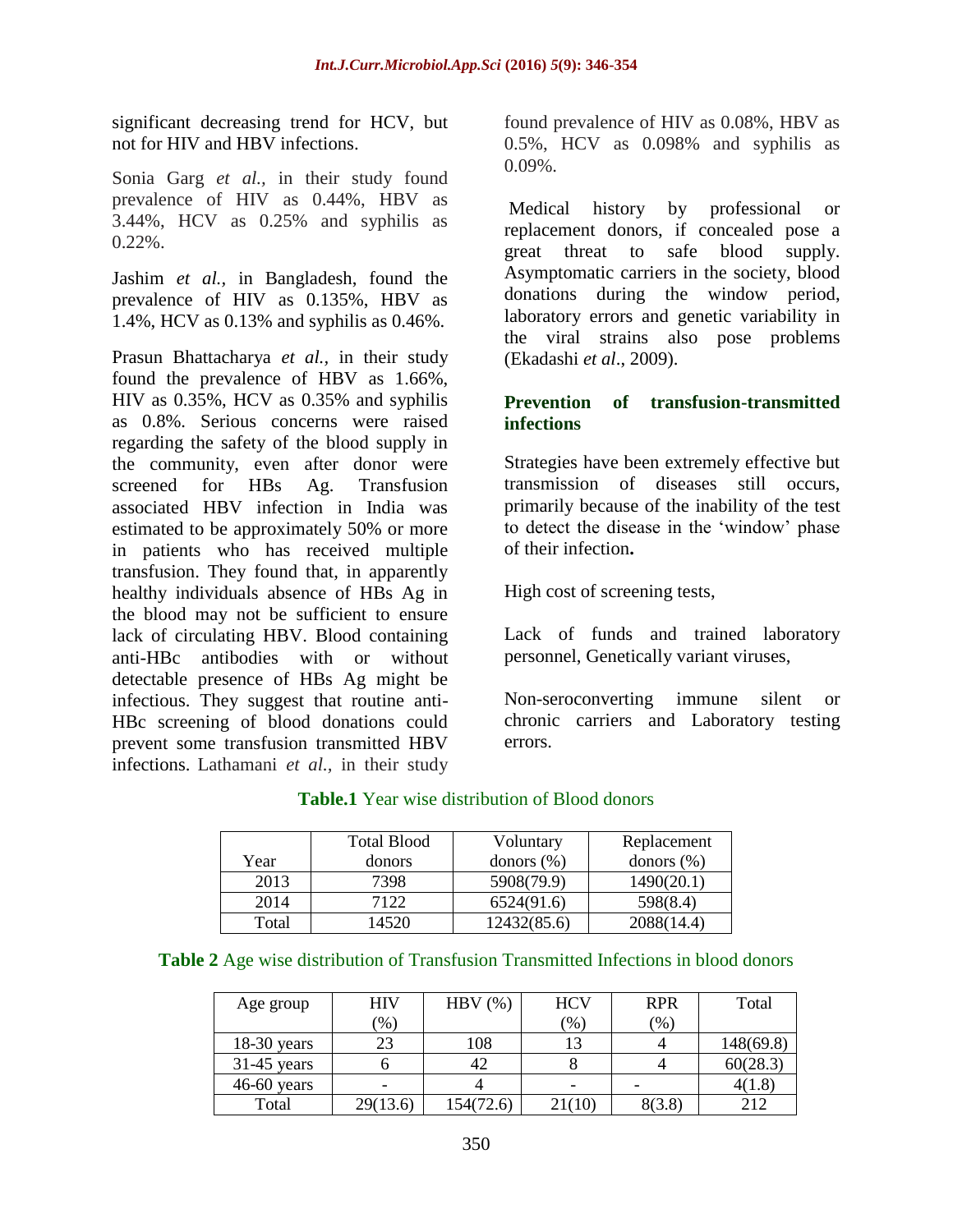| <b>TTI</b> | No of          | No of         | Total $(\%)$ |
|------------|----------------|---------------|--------------|
|            | voluntary      | replacement   |              |
|            | donors $(\% )$ | donors $(\%)$ |              |
| <b>HIV</b> | $27(14.8\%)$   | $2(6.9\%)$    | 29           |
| <b>HBV</b> | 129(70.5%)     | $25(86.2\%)$  | 154          |
| <b>HCV</b> | 19(10.4%)      | $2(6.9\%)$    | 21           |
| Syphilis   | $8(4.3\%)$     |               |              |
| Total      | 183(100%)      | 29(100%)      | 212          |

| Table.3 Percentage distribution of Transfusion Transmitted Infections in Voluntary |  |  |  |  |
|------------------------------------------------------------------------------------|--|--|--|--|
| blood donors and Replacement donors                                                |  |  |  |  |





**Fig.2** Percentage distribution of blood donors by Sex

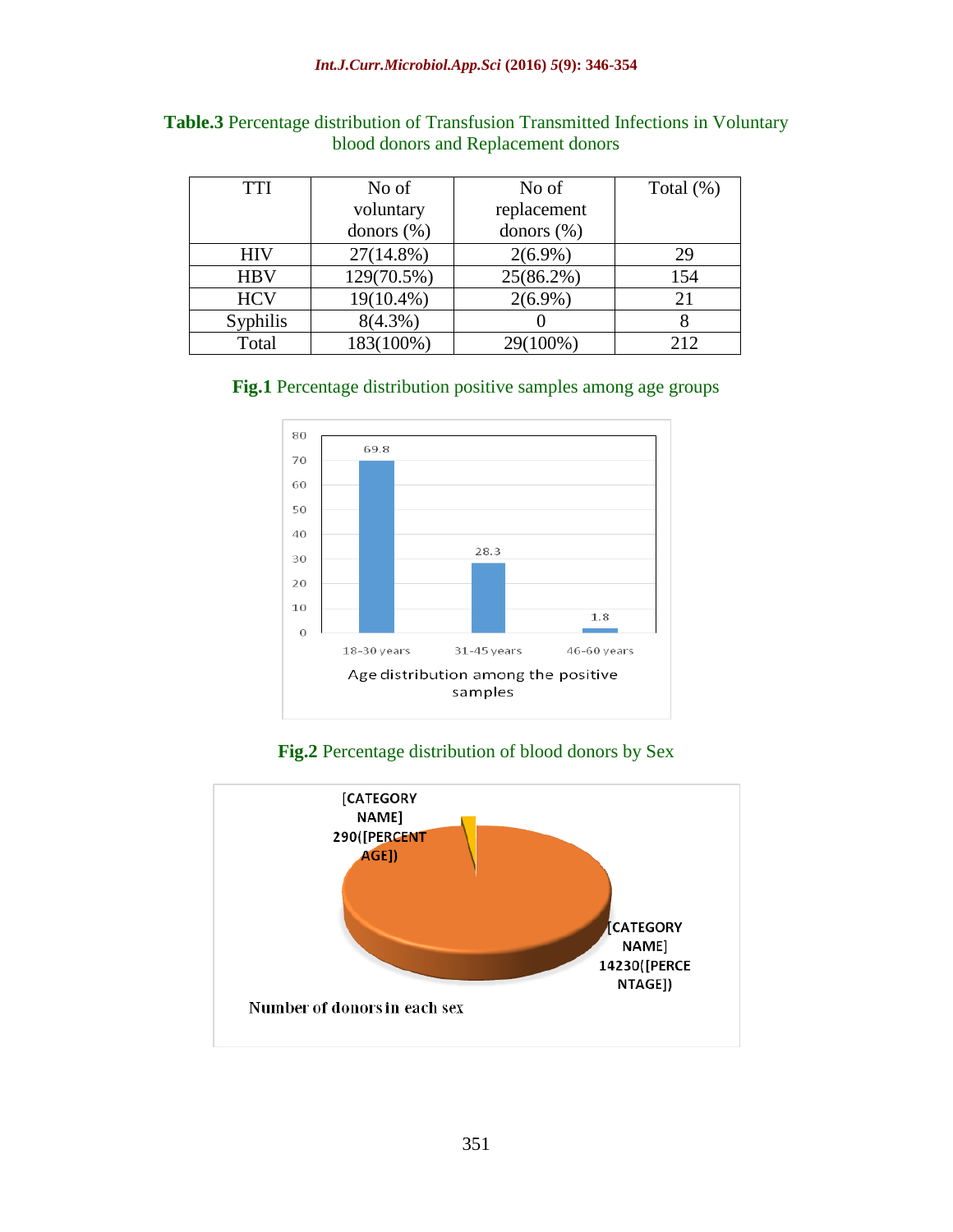

**Fig.3** Distribution of various TTI's in positive samples among blood donors









In conclusion, out of 14520 healthy donor samples, 212 cases screened positive.

Overall prevalence of TTI"s was 1.4%. Voluntary donors forms the majority 85.6%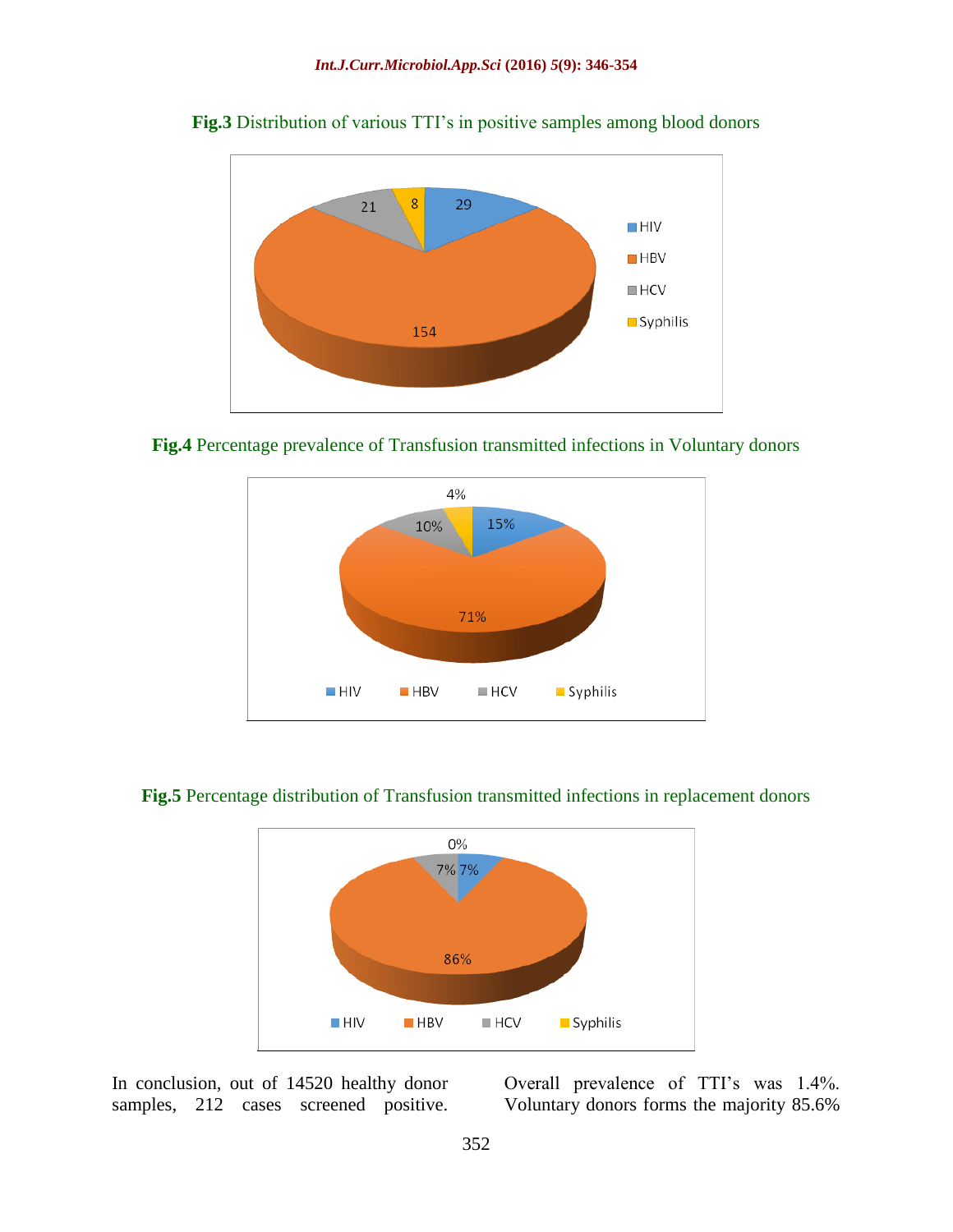in our study, it shows good awareness among the population. In our study overall prevalence of HBC, HIV, HCV and Syphilis was 1.06%, 0.2%, 0.14% and 0.05% respectively. Among the transfusion transmitted infections, Hepatitis B virus was more common in both voluntary and replacement donors, 70.5% and 86.2%, respectively. Among positives samples 98% were males and 2% females, highest 69.8% were between 18 to 30 years, the second highest 28.3 % were from 31-45 age group. Study proves that many apparently healthy blood donors are not safe donors, so extensive donor selection and screening is mandatory. The present study concludes that motivating voluntary blood donors is the most effective way of ensuring adequate supplies of safe blood on a continuing basis.

## **Recommendations**

To reduce the risk of these infections nonremunerated repeat voluntary donor services need to be instituted.

The emphasis must also be laid on voluntary risk reduction, which will require increased awareness and change in the attitude of people.

Sterile aseptic precautions should be followed by medical staff while collecting and performing tests.

Even though the seroprevalence of blood borne infection is low among voluntary blood donors in Mandya, a larger study to generate more accurate estimates of the magnitude of the transfusion-transmissible infectious diseases would be needed. Thus understanding the demographic data would still reduce the overall burden on health care system.

## **Acknowledgement**

We sincerely thank Mr. Rafi brother for his support .We also thank Blood Bank staff, and all the laboratory technicians who helped in conducting the tests**.**

## **References**

- Beenu Thakral, Neelam Marwaha, Chawla Y.K., *et al.* 2006. Prevalence & significance of hepatitis C virus (HCV) seropositivity in blood donors. *Indian J. Med. Res.,* 124: 431-438.
- Bharat Singh, Monika Verma, Karttikaye Verma. 2004. Markers for Transfusion-Associated Hepatitis in North Indian Blood Donors: Prevalence and Trends. *Japan J. Infect. Dis.,* 57: 49-51.
- Dimple Arora, Bharti Arora, Anshul Khetarpal. 2010. Seroprevalence of HIV, HBV, HCV and syphilis in blooddonors in southern Haryana. *Indian J. Pathol. Microbiol.,* 53(2): 308-309.
- Ekadashi, R., Langer, S. 2009. Seroprevalence of Human Immunodeficiency Virus and Syphilis in Blood Donors of Delhi. *Indian J. Med. Microbiol.,* 27(2): 167-168.
- Giri, P.A., Deshpande, J.D., Phalke, D.B., Karle, L.B. 2012. Seroprevalence of transfusion transmissible infections among voluntary blooddonors at a tertiary care teaching hospital in rural area of India. *J. Fam. Med. Primary Care,* 1: 48-51.
- Jashim, M.U., Sanjoy, K.D., Suhrawardy, S.M., *et al.* 2012. Outcome of Screening Test Performed on Volunteer Blood Donors in Chittagong City. *Int. J. Scientific & Engi. Res.,*  3(12): 1-9.